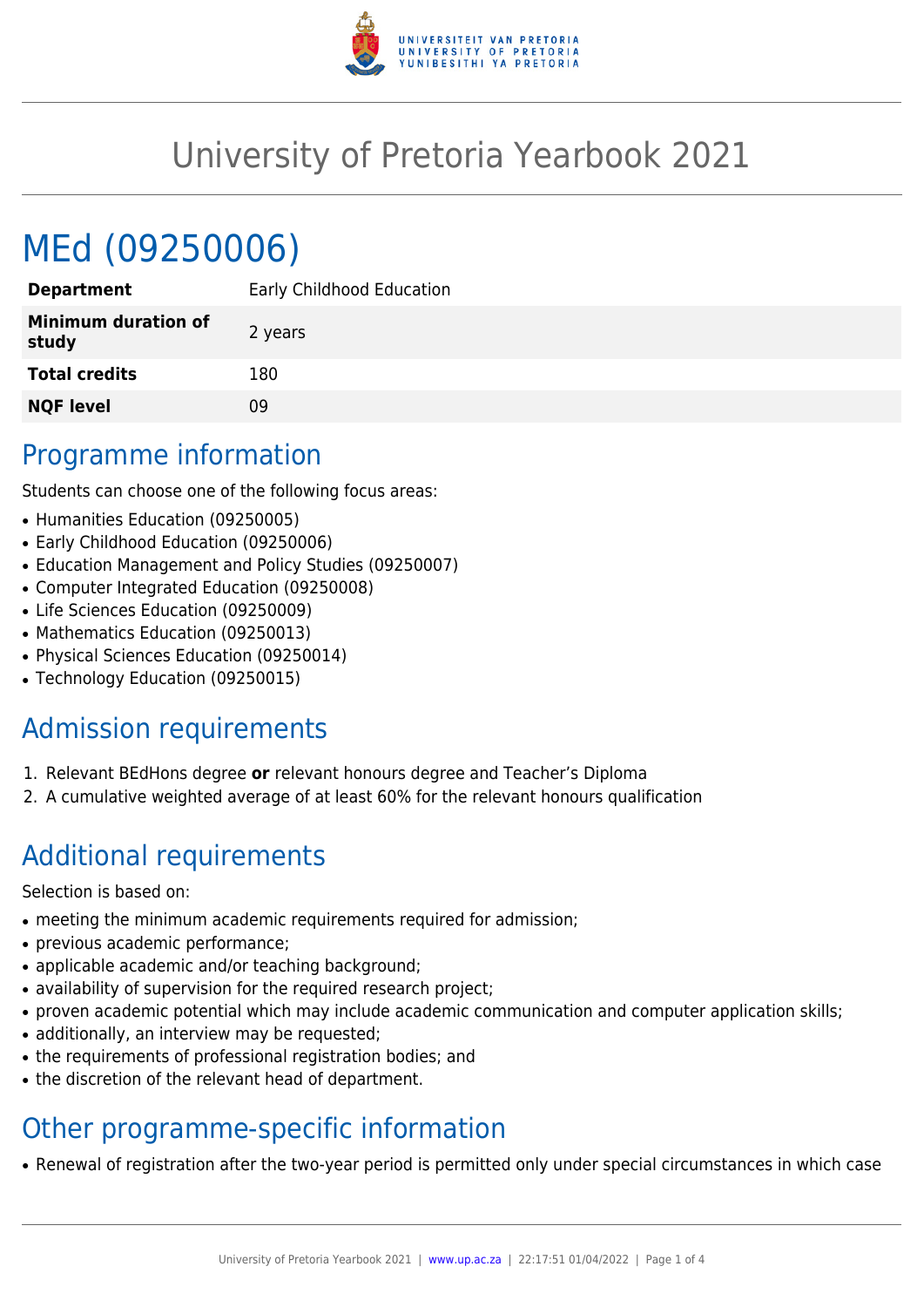

the head of department may give approval for a limited fixed extension of this period in terms of the set procedures.

- Students will be granted two opportunities to pass NMQ 801. Unsuccessful candidates will not be allowed to continue with the programme.
- This requirement applies to both the full research as well as the coursework master's degrees.

# Research information

All master's students must submit a dissertation or a mini-dissertation and must pass Research Proposal (NMQ 801). For the MEd research degree programmes, a dissertation on a topic approved by the Dean on the recommendation of the relevant head of department must be submitted, following the approval of a complete research proposal. A literature study is not acceptable.

- One publishable article based on the research that the student conducted for the dissertation or the minidissertation and approved by the supervisor, must be submitted. The article must be submitted at the offices of Student Administration before 15 February for the Autumn graduation ceremonies and before 15 July for the Spring graduation ceremonies.
- In addition to the copies referred to above, each successful student must submit a bound paper copy as well as two electronic copies of the approved mini-dissertation/dissertation to the Head: Student Administration in the format specified by the Faculty and in accordance with the minimum standards set by the Department of Library Services
- (see http://upetd.up.ac.za/authors/ publish/ standards.htm#specs), before 15 February for the Autumn graduation ceremonies and before 15 July for the Spring graduation ceremonies. Failure to meet these deadlines will result in the degree being awarded during a subsequent series of graduation ceremonies.
- All students have to submit a research proposal during the first year of registration and defend it successfully before a panel of examiners appointed by the Dean, in collaboration with the relevant head of department, Supervisor and Research Coordinator, before they can start with the research.
- Students have to apply for ethical clearance to the relevant head of department and Ethics Committee and only commence with field work once the application for ethical clearance has been approved by the Ethics Committee.
- Students have to present a progress report on the research to the supervisor annually. Continued reregistration depends on satisfactory annual progress.
- All students have to attend the research capacity building sessions on quantitative and qualitative research at master's level.

# Pass with distinction

The MEd degree is conferred with distinction on a student who obtains at least 75% in the dissertation.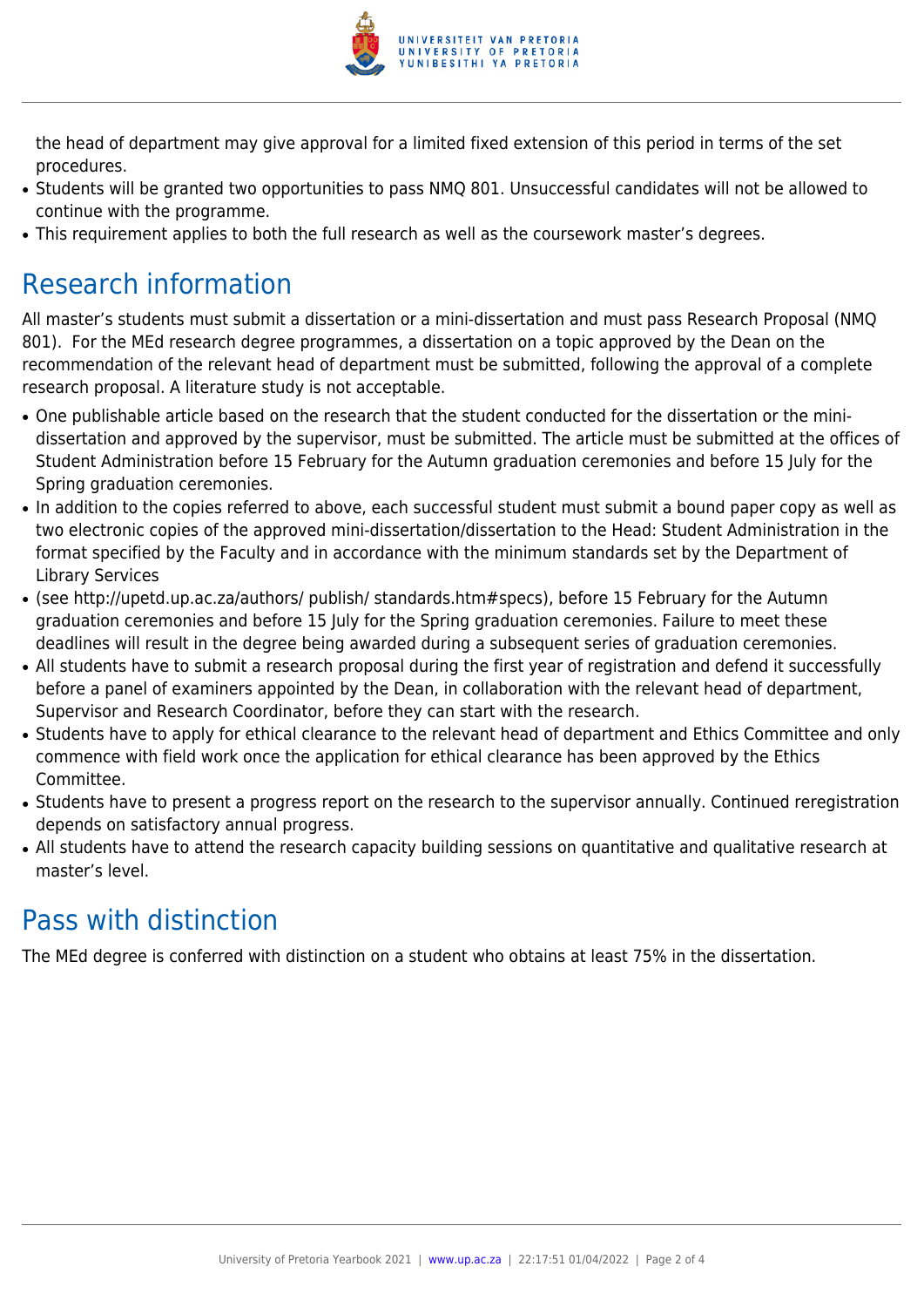

# Curriculum: Year 1

**Minimum credits: 180**

### **Fundamental modules**

### **Research proposal 801 (NMQ 801)**

| <b>Module credits</b>         | 0.00                           |
|-------------------------------|--------------------------------|
| <b>NQF Level</b>              | 09                             |
| <b>Language of tuition</b>    | Module is presented in English |
| <b>Department</b>             | Humanities Education           |
| <b>Period of presentation</b> | Year                           |

#### **Module content**

Development of a research proposal. Research methodology. Overview and principles of quantitative and qualitative research methodology. Data collection methods, data analysis methods, paradigm analysis and theoretical frameworks for educational studies. Global theoretical perspectives in education.

### **Core modules**

### **Dissertation: Early childhood education 890 (ECD 890)**

| <b>Module credits</b>         | 180.00                         |
|-------------------------------|--------------------------------|
| <b>NQF Level</b>              | 09                             |
| <b>Prerequisites</b>          | No prerequisites.              |
| <b>Language of tuition</b>    | Module is presented in English |
| <b>Department</b>             | Early Childhood Education      |
| <b>Period of presentation</b> | Year                           |

#### **Module content**

A dissertation conducted under supervision of a supervisor in the area of early childhood education.